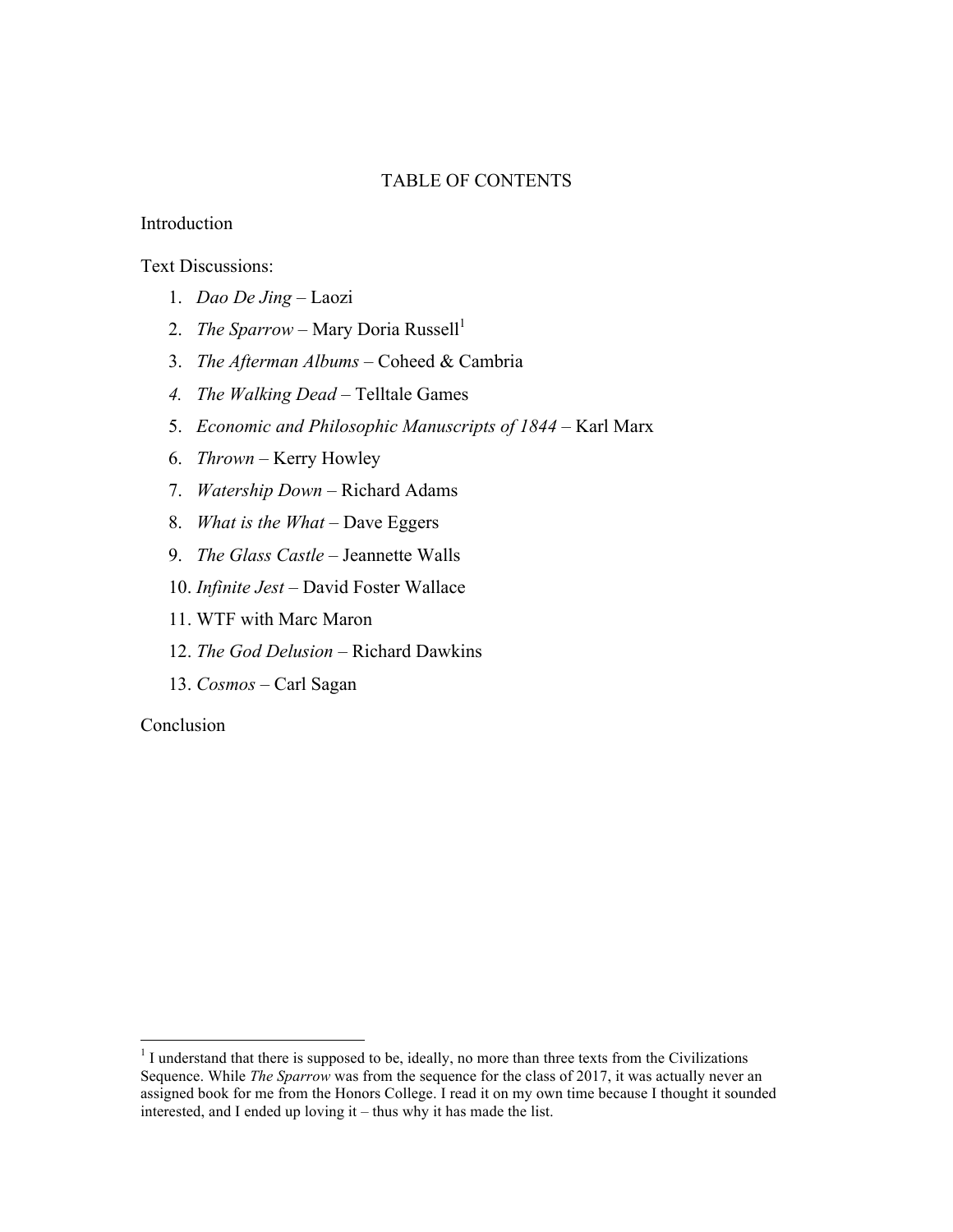## **Introduction**

In hindsight, all the old adages and clichés that you hear about college turn out to be mostly true. Sayings like, "these are the best years of your life" and "it'll go by faster than you realize" ring loud and clear now that my time at university is approaching its end. To be honest, I've had my fair share of really awful moments, but I've also had truly great ones. I've read, studied, and experienced so much here. And from that myriad of content, I am now tasked with determining which few things define *me* – which works and texts illustrate who I am as a human being, and which thoughts and feelings have been pivotal in shaping my personality. This reading list is my best attempt at doing that.

The initial challenge with such a task is that I enjoy many subjects. I love a good, schlocky horror movie just as much as I like high-art films, and I can just as easily enjoy Bob Dylan as I can Buddy Rich. But when I think back on all of the things that I *like*, for this list I picked those items that are – to me – also *important*. For the most part, I find that most of these works revolve around a common idea: that all of life and existence is connected, and that all experiences, good or bad, are not simply related to one another but are also necessary to the greater network of being. It is that network – that endless soup of coincidences, happenstances, adventures, heartbreaks, and loves – that builds up our universe to be as beautiful and wondrous as it is.

We experience many interactions every day, whether we realize it or not. There are texts out there that attempt to explore this greater interaction and all the greater complexities of life and its little facets. These texts may look at a single human experience or explore the greater meaning of life within the cosmos. These texts can illustrate a journey into the unknown or a journey into oneself. Regardless, they each aim in some way illustrate the many relationships that are pivotal to life. Through doing so, they reveal why life is magnificent.

These works may not always be my favorites within their respected mediums, though some of them certainly are. However, they are all thought provoking on some level. Whether it is through directly exploring the nature of being or by simply being a reminder of why life can be stunning, they all in their own way make me feel connected to a higher level of human creativity and brilliance. These works have been inspirational and insightful. They have helped me to gain perspective despite the brouhaha and anxieties of life, and they have helped me appreciate life's grandeur and its moments of beautiful simplicity.

The texts here talk about life, they talk about existence, and they talk about adventure, travel, and experience. But they also talk about me, and you, and everyone else. These works evoke a sense of wonder, and it is that wonder that unites us all in this one massive, crazy, fantastic mess.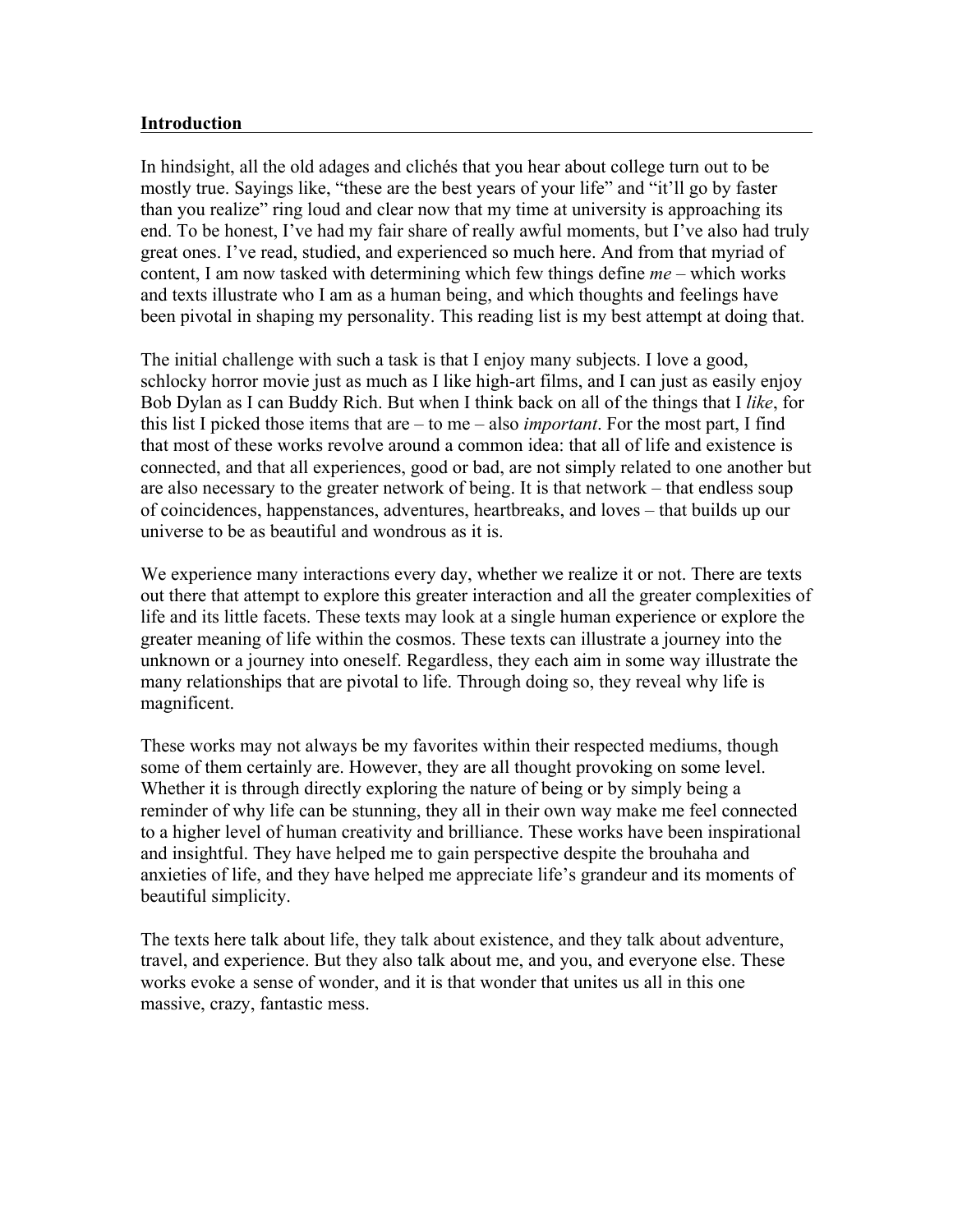## *The Dao De Jing* **– Laozi**

This ancient text – also popularly known as the *Tao Te Ching* – is arguably one of the most formative and influential philosophical texts ever written. Its messages can be felt throughout history and are reflected in many modern religions and personal philosophies. For me, the *Dao* represents the closest thing that I have ever had to a "religion."

*The Dao* removes all of the superstition and confusion from religion. In 81 brief verses, the text presents a poetic guidebook that details how to live a peaceful and happy life. It curtails unnecessary ambition and teaches the value in contentment and appreciation for existence and the world around us. It connects us together to both people and nature.

The message of *The Dao* is summarized as "the best way to live one's life." It is a means of improving yourself and becoming more connected with the universe around you. For me, it has continually been a source of support and inspiration. *The Dao's* calming words have proved both cathartic and helpful to me as I've dealt with my own personal problems. Whenever life gets crazy and stressful, *The Dao* helps to lend me some perspective. It has taught me how to slow down, and it has taught me how to better appreciate both myself and the natural world around me. All things, both good and bad, are crucial for a full life, and appreciating all of them is part of being alive.

*The Dao* teaches that the world exists in a state of balance. The balance may be messy and confusing at times, but that is the way it's supposed to be. It is this mess that makes it beautiful. Trying to control or exert authority on the balance of life is both fruitless and destructive – a message I try to carry with me when I'm not in control of all that is around me.

*The Dao* is one of the most important books that I have ever read. At the very least, it has helped to cool my anxiety and give me some guidance through life. At most, it has become the closest thing to a faith that I'm ever likely to have. I know that I will never feel very connected to a church community, religion, or anything of that sort. However, through the *Dao De Jing,* I feel that I have become better connected to all of creation as a whole. It is a text that is continually helping me to find my place in this life and world, and it has given me a better appreciation for what exists around me.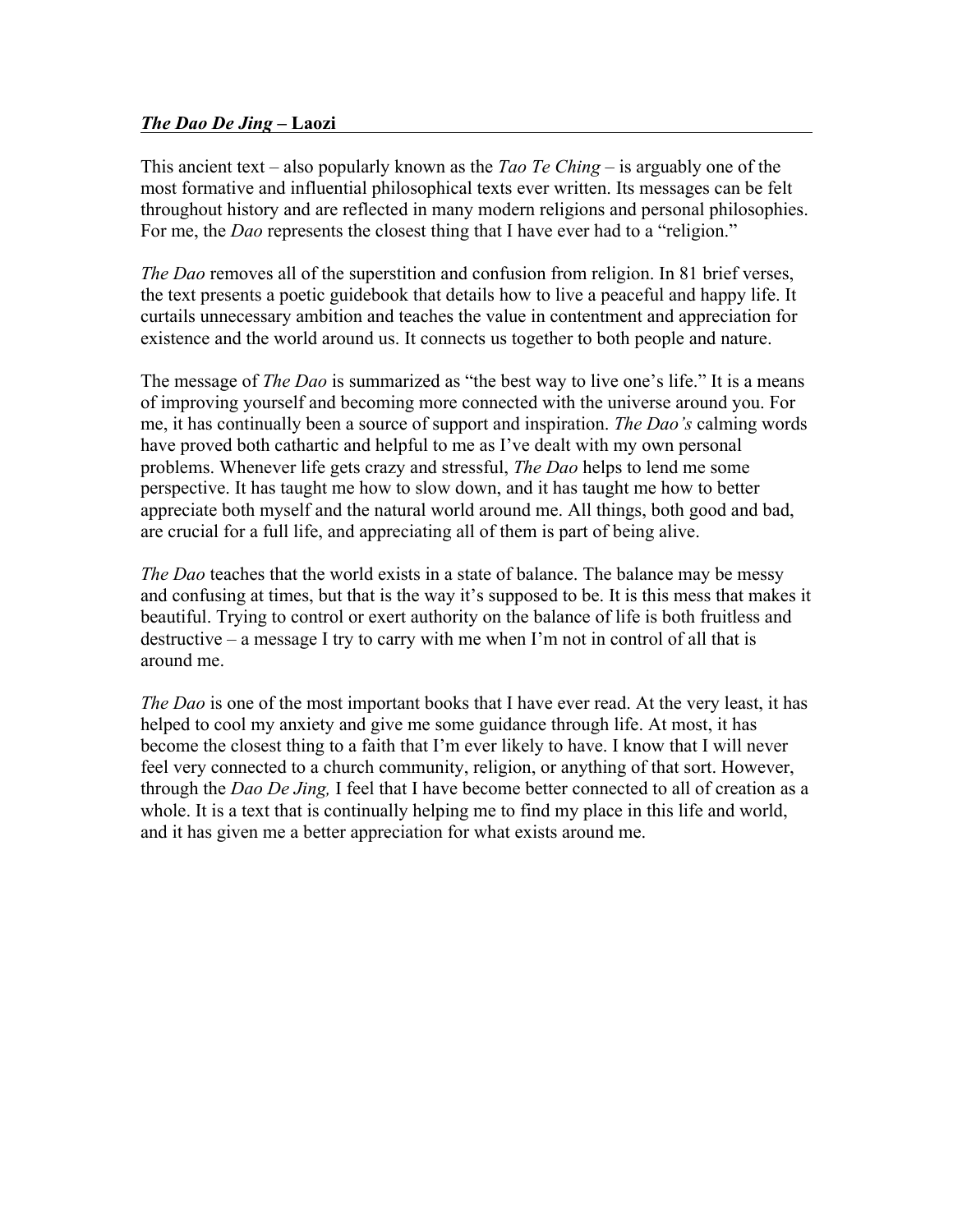## *The Sparrow* **– Mary Doria Russell**

*The Sparrow* tells the story of a group of religious missionaries and scientists who travel across the stars to make first contact with intelligent alien life. From the very beginning, the novel lets its readers know that this journey will go horribly wrong. As *The Sparrow* recounts these peoples' voyage into the unknown, it poses questions about the existence of God, the value of life, and the meaning of existence. It shows with heartbreaking detail how a man's spirit can be crushed, but also how the lowest points of our lives offer us the greatest potential for redemption.

Yet, the novel also shows how that same spirit can experience awe-inspiring beauty, compassion, meaning, and even hope – and how stunning hope can be when it grows out of bleak and dark realities. Through parallel story-telling, *The Sparrow* illustrates characters at both their most beautiful and their most horrific. It shows the dark and light together as one, moving forward as a single narrative.

Like many of the texts that I have chosen for this Reading List, *The Sparrow* shows how the highs and lows of life exist together. They are not mutually exclusive, but rather they depend on one another. Existence and humanity, whether in the mind, the heart, or the spirit, is a massive pool of many emotions and experiences. Those experiences can destroy a man's soul, but they can also build one up and give meaning to an entire life. We are defined by our life and our experiences, both good and bad. Would these spacefarers' tales be as engaging were it not for the conflict they encounter? Would their messages be as important or as captivating?

This text is a total knock-out of a novel that left me pondering its messages for days afterwards. As someone who has struggled with his own faith and religion for a long time, to read a similar conflict in such detail and with such crushing consequence truly gave me pause. Never before have I reacted to a book in quite the same way. This text is an immense achievement that shows both the best and the worst that can exist within humanity. Perhaps, more importantly, it shows how we can get up and walk away after we've emerged from the darkness.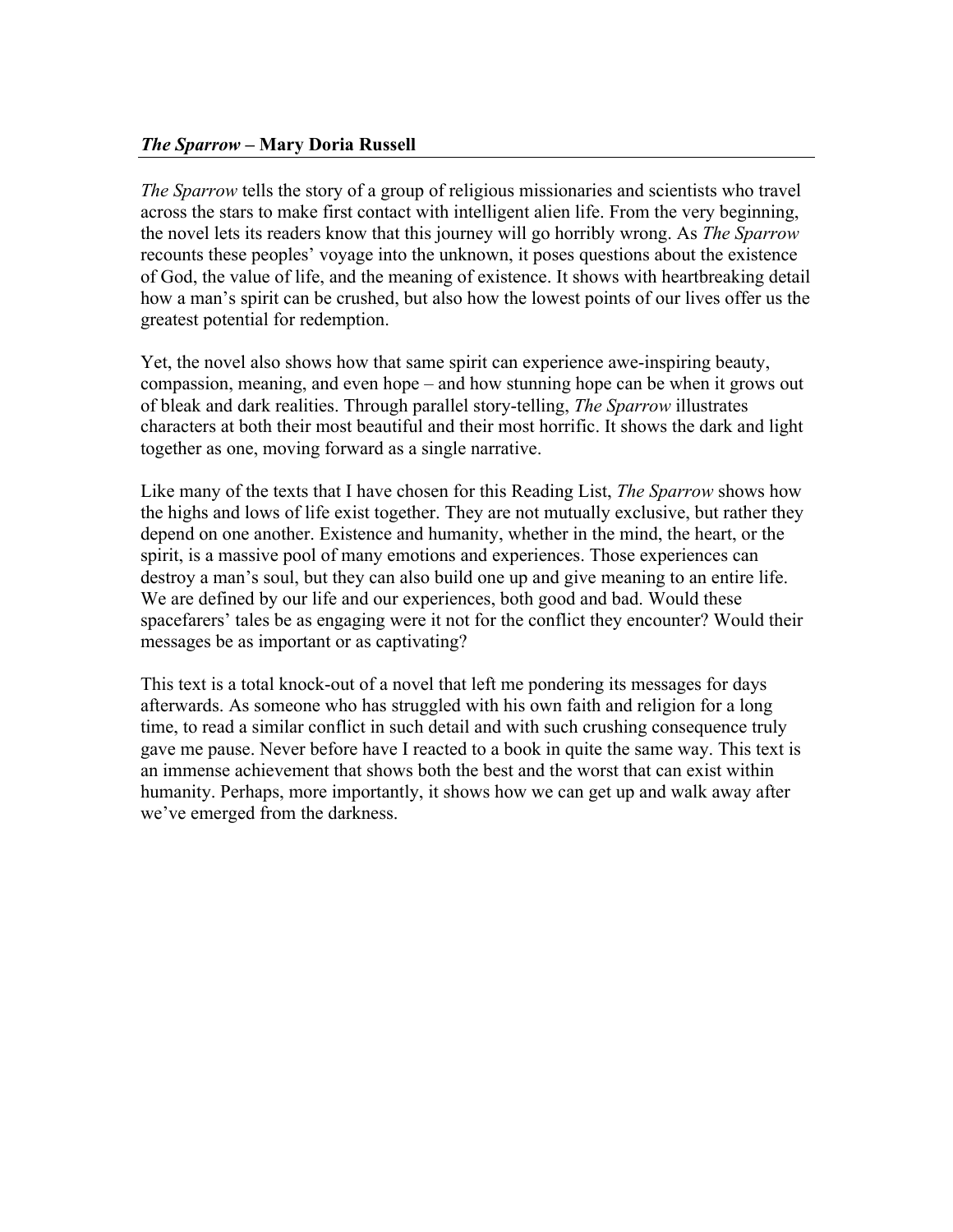Coheed & Cambria is a progressive-rock band whose songs and albums center on a fictional universe and the characters that live within it. They are a group that has always been important to me, and this double-album project, *The Afterman Albums*, is arguably their greatest work yet.

These two albums tell the story of a space explorer who discovers a passageway through the cosmos, which will allow him to travel to previously unexplored planets. However, Sirius Amory, the astronaut who will undertake this journey, must leave behind his wife and loved ones in the name of science and adventure. On his journey, he encounters strange new lands and hostile life forms, and his family goes through their own personal turmoil. Ultimately, they discover that all of this, all of their lives and experiences, are connected in ways they never could have dreamed, that their universe is literally networked through a shared energy. The album is a space opera told through rock music. As a musical work, its ambition is immense and its execution is impressive.

Coheed & Cambria have always been an inspiration for me. I play multiple instruments, and I have always been drawn to jazz and progressive rock. To me, Coheed  $& Cambria$ represents some of the best of the latter genre. They are also the first progressive rock band I really started listening to, and they will therefore always be the most memorable.

However, my interest in this band and these albums extends beyond just me. My brother is also a large fan of this group, and we have gone to see Coheed & Cambria live several times. These experiences with my brother represent some of the best trips I've taken with him. He is also a musician, and we would often rush home from the concerts to play music ourselves. I love my brother very much. He is my best friend, and Coheed  $\&$ Cambria has created a means for us to become even closer.

*The Afterman Albums* show how genres, styles, and even mediums of expression can shift and mold to suit a creative vision. These are lessons that I try to incorporate into any pursuit I undertake, be it creative or otherwise. No pursuit has to be entirely singular; it can transcend and combine with other ideas and concepts. Expression and even practical work can cross through many boundaries, creating something truly new and wonderful. Whether it is in their fiction, where whole galaxies are connected together, in their style, which blends numerous genres together, or in their real world impact, giving brothers something to bond over, Coheed & Cambria exemplifies how no experience in this world can go without touching another.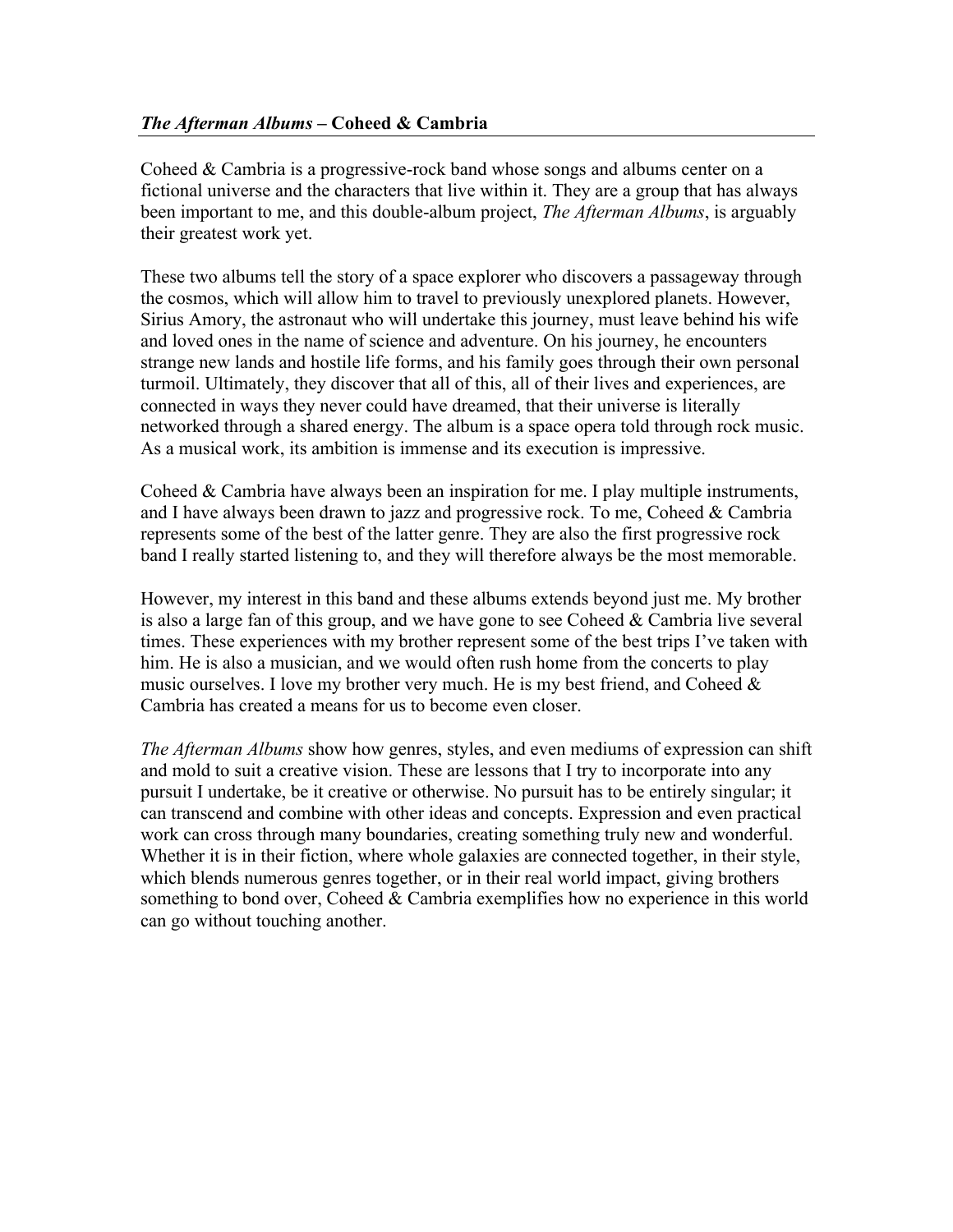# *The Walking Dead* **– Telltale Games**

Players in the videogame, *The Walking Dead,* take on the role of Lee, a prior felon who becomes a protective guardian for a young girl named Clementine. Throughout the game, Lee and his friends try to survive the apocalypse while dealing not only with the undead menace, but also with the monsters that the living have become in this new world.

Lee – and thus the player – needs to decide whether he will sacrifice food to protect the weak, burdensome members of the group. The player will also need to decide how much they're willing to personally sacrifice to protect Clementine. Player choices carry throughout the storyline and alter how later plot-points will play out. For example, if you betray a character, then that character will remember. This can lead to drastically different playing experiences. Likewise, acts of compassion may change someone's opinion later on when it matters most. Oftentimes in *The Walking Dead*, no decision is clearly correct – things are not black and white in this world, but rather they are many different shades of dirty grey.

That is why *The Walking Dead* isn't just a game, but is in reality much more. There is no definitive way to win, there is no score, and there is no competition. There is simply a beautiful, dark narrative describing a group of people as they struggle to survive through some very hard times. The experience is incredibly cinematic and far more engrossing than many films and television shows. When playing, I found myself feeling connected to the story and characters on an emotional level. I felt upset when tragedy befell my band of survivors, and I felt elated when success struck.

*The Walking Dead* creates an emotional connection with its players because it has real and relatable characters, characters whose tragedies magnify the feeling of reward for the player when things go right. Players are not mere observers in an audience, but rather they are active participates. *The Walking Dead* does what any great piece of art should aim to do – it involves its audience, and it gets the audience to think about what its actually doing.

This title shows great potential for the videogame medium. *The Walking Dead* shows that human connection is more important than big-budget action sequences. The many different choices that players can make show how any action made by any person has repercussions throughout life, no matter how seemingly insignificant. We are all people who are connected and related in this world, for better or for worse, and our decisions today will alter our lives tomorrow.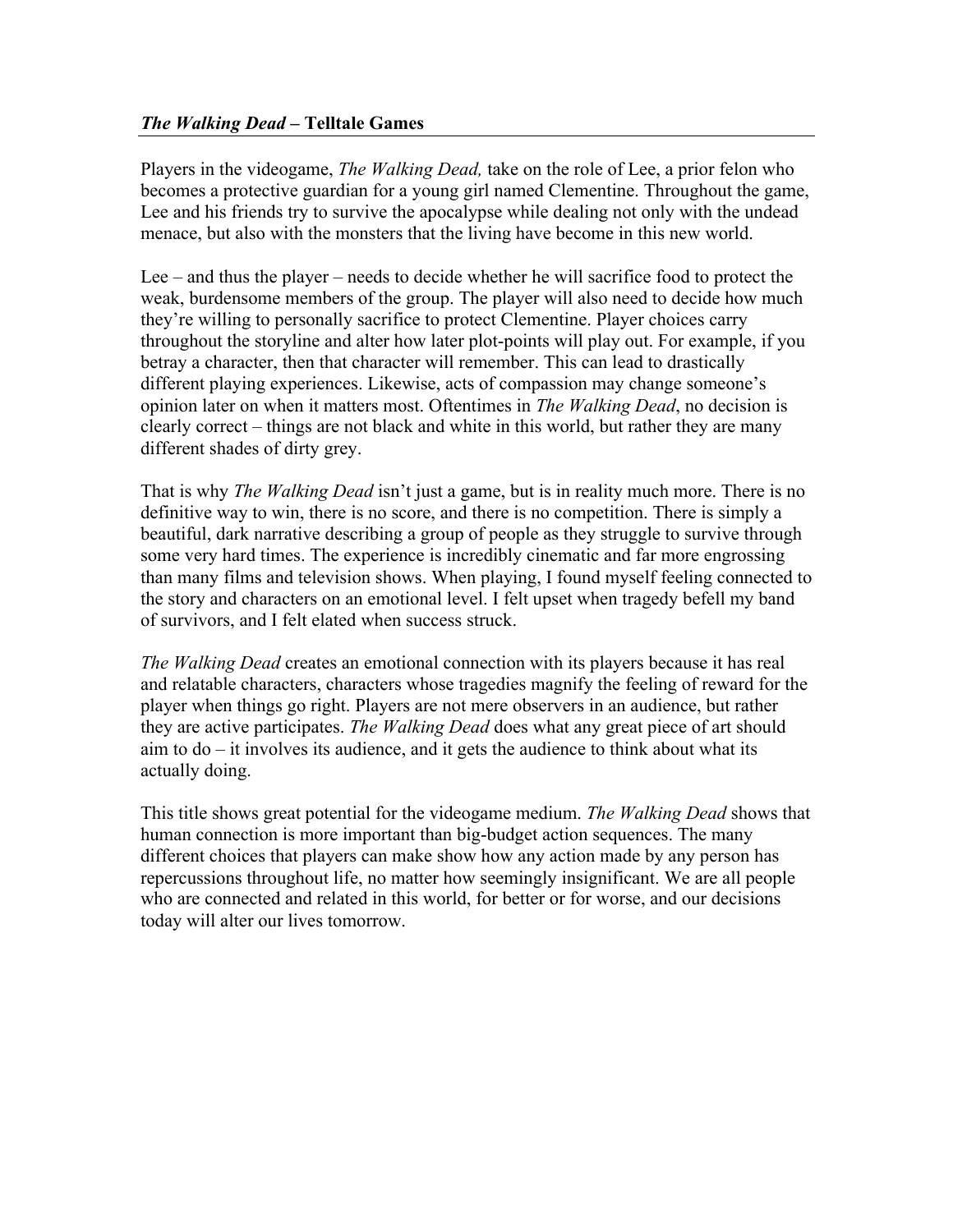# *Economic and Philosophic Manuscripts* **and the** *Communist Manifesto* **– Karl Marx**

Karl Marx's *Economic and Philosophic Manuscripts* got me to think about the morality and ethics behind economics and enterprise far more than many texts. I view this text as playing a pivotal role not just in how I think about economics, but also in how I view humanity. This includes what kind of compassion and patience people deserve.

In his manuscripts, Marx discusses how endless production and gross wealth discrepancies among the classes demoralizes human beings, separating people from their own existence. When a worker's life revolves around a job that is unrewarding, a job in which he or she takes no pride or ownership, then that worker's own life depreciates in value. Marx discusses in detail how a purely capitalist system has the potential to measure the worth of a person by the size of their wallet. I agree with Marx on this one – there is far more to life than just money.

I am quite proud of my college for the fact that Corporate Social Responsibility and the ethics of business are strongly taught and encouraged. Despite this, some people – especially those in the established industrial environment – would still argue that businesses owe no responsibility to society and to their workers. However, after gaining more perspective on the world and getting an introduction to Marx's *Manuscripts*, I feel that businesses do in fact have an ethical responsibility to the people around them.

As someone studying accounting and finance, a lot of my courses examine how to help a firm improve operations and profits. But profit for profit's sake is an endeavor that will do little to further us as people or to actually improve our world. People exist to live and to enjoy life. Yes, we may be connected and defined in part by our professions, but we should take value and pride in what we do. If we must spend our lives working, then that work should be a part of us, something we personally appreciate and do not scorn. Businesses should support their employees and treat them as valuable individuals, not as expendable commodities. We should produce more so that we may lead productive, fulfilling lives, and the morality of a man should be measured by more than just his profitability.

As I move into my career, I know I will look back on this text many times. I know that if I am ever in charge of other people, I will treat them with respect and as human beings. We cannot separate ourselves from our humanity and our compassion in the pursuit of careers and enterprise. All of us are connected together and are part of the same existence. Life, work, profits, and experience – one does not replace the other, and one is not more important than the other.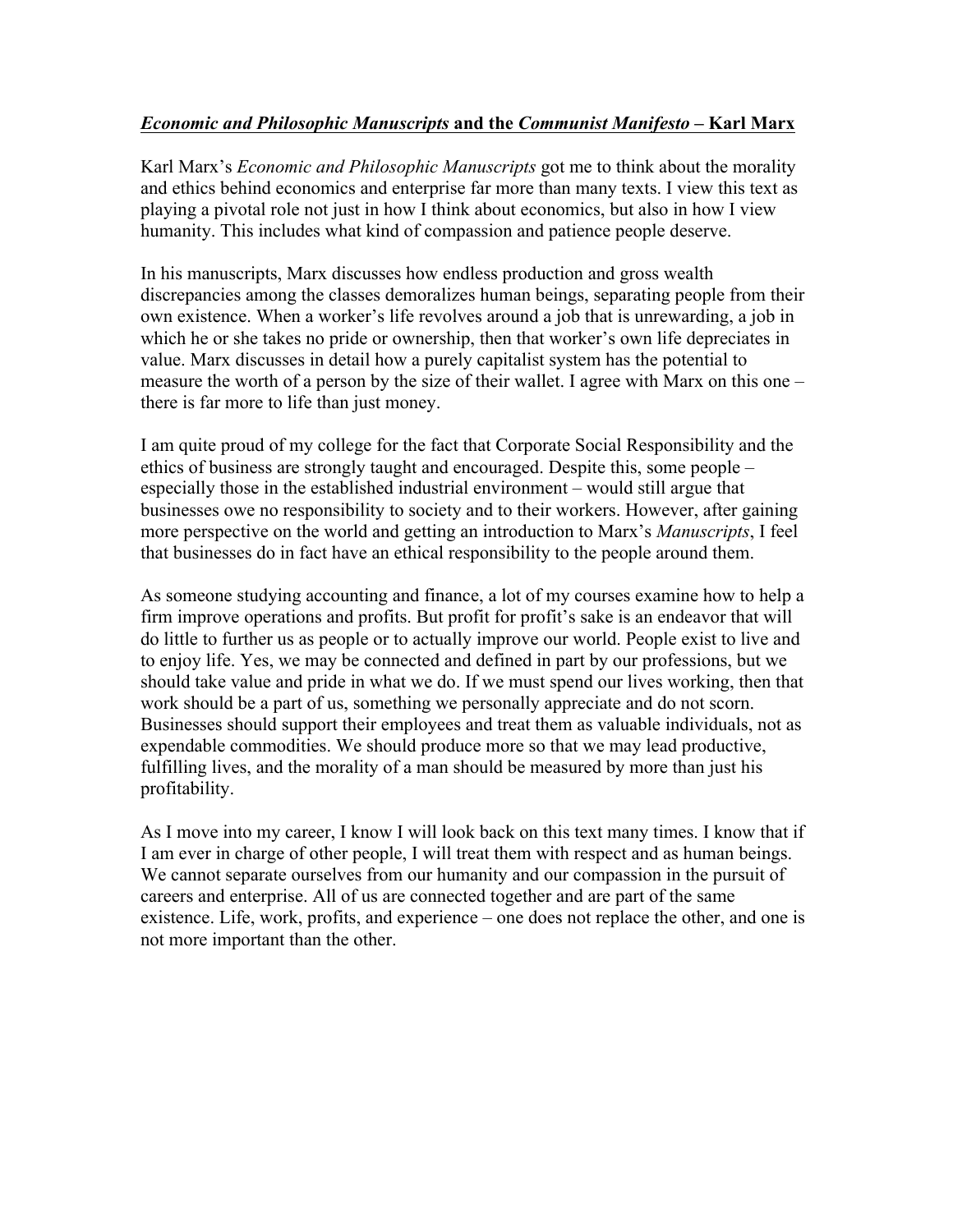### *Thrown –* **Kerry Howley**

Mixed martial arts (MMA) is one of the fastest growing sports in the world. It is a competition where two combatants enter the octagon and battle each other using various techniques and skills from all martial arts disciplines. Kerry Howley's *Thrown* is a pseudo-fictional tale of the narrator, Kit, who follows two real-life fighters throughout their careers. One fighter is as an up-and-coming contender, and the other is a rapidly aging pugilist already past his prime.

*Thrown* could have gone many ways. It could have devolved into a glorification of machismo and barbarism. But that isn't what *Thrown* is about. What *Thrown* presents is an in-depth, beautifully written, and bitingly funny commentary not only on MMA culture, but also on the philosophical implications of fighting another human being for sport. It has implications not just for the combatants, but also for the spectators. *Thrown*  honors the grand heights that a great MMA match can achieve.

Howley describes a moment when everyone involved in the fight – from the warrior to the watcher – enter an out-of-body experience. During that experience there is nothing separating the flesh from the rubber of the mat. Howley argues that MMA has the potential to give us a moment where we can abandon all of our anxieties, our worries, and our materialistic concerns, focusing solely on the pure visceral challenge in front of us. Though we may experience the fight differently based on our own perspectives, we become united together in common appreciation for the human achievement, bravery, and skill on display.

Howley's work seeks to get at what makes human beings feel alive, what gives merit to life. MMA is a natural pathway to find this answer. To be a true prizefighter, one must remove all distractions and materialism. There is naught but focus, will, and power, both in mind and body. It is not only about fighting; it is just as much about living. It is about reconnecting with one's own basic existence and place in this world by pushing back against endless societal restraints and rules. It is to return to a more natural, more primal place.

I find the message of *Thrown* to be important. We can build up complicated philosophical models to explain life, ethics, meaning, and so on. But at the end of the day we are all still just living creatures who exist in this world for but a moment. Through our habits and our environment, we dilute ourselves as people from that very life. We corrupt our beings with jobs and money until we lose sight of the beauty of the world around us. But in the octagon, where there can be no distractions and where there can be no corruption, there is only pure being. The moment that happens in any good fight – where we forget ourselves and find that we are connected as one, unified body of spectators – is an experience that we owe it to ourselves as human beings to have. We should achieve this awareness and this appreciation for life more often, and we should adapt our minds and lives so that we can feel such appreciation without gloved fists.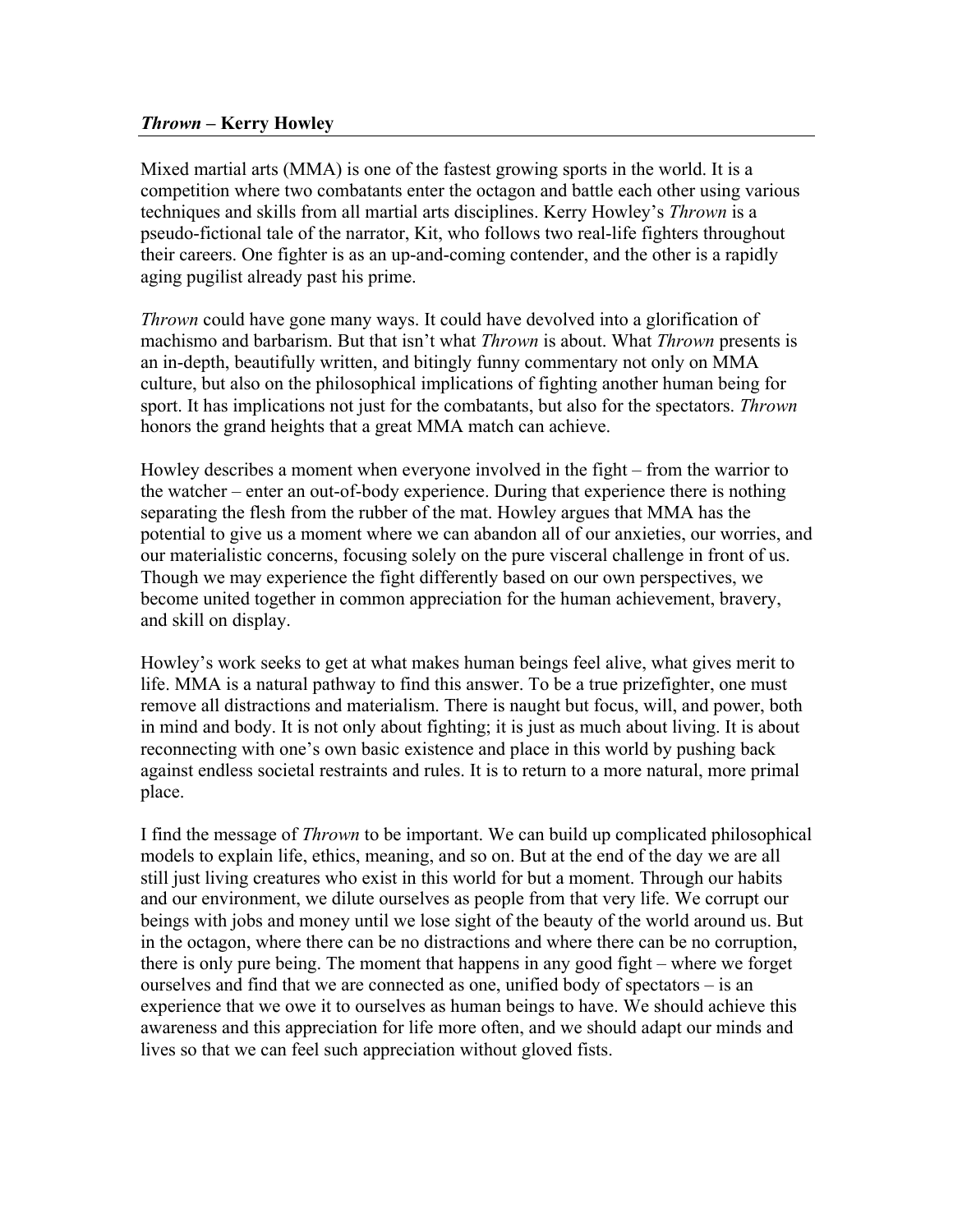### *Watership Down –* **Richard Adams**

When interviewed about his immensely successful adventure novel, *Watership Down*, Richard Adams said that all symbolism was really just accidental, and that it was meant to be a story for his young daughters to enjoy. This isn't entirely unexpected, considering that the novel is about a band of anthropomorphic rabbits on a journey to find a new home. Maybe this is why the end product ultimately ends up being so fantastic. It was inspired by, and for, childhood innocence and wonder, things that exist within us all.

Whether it was intentional or perhaps just a product of pure creative brilliance, it is undeniable that Adams' novel carries within it many classic literary themes, such as exile, heroism, religion, and war. That being said, never do these themes usurp the story itself. The tales of Hazel and his rabbit companions, as they flee their old lives and carve out a new one on the unknown frontier, are always at the forefront. Impressively, what could have easily descended into purely children's literature actually holds up quite well as contemporary adult fiction. The writing is eloquent, the scenario and pacing is expertly crafted, and the novel as a whole is a work of art.

Through *Watership Down* Adams has created a wonderful story of derring-do that, for me, is inspiring and nostalgic. *Watership Down* represents all the glory and adventure that inspired me when I was just a young child, though I didn't read this particular tale until I was in college. The glorious adventures are both exciting and humorous. It is a text that revels in the absolute joy it creates. The novel is quite simply a pleasure to read.

That, I think, is the most important thing about *Watership Down*: it is just so wonderful to experience. It is exciting, entertaining, thought provoking, and many other things, but it is also fun to read in the way we imagine childhood stories to be fun. *Watership Down* allows us, as an audience, to be transported back in time to when materialism, anxiety, and social worries weren't an issue or concern.

*Watership Down* represents a kind of pure storytelling, where life for the audience exists only in the bubble of the fiction while the story is being told. Because of this, it has the power to unite its readers in the glee of its mythos. It connects us together sas fans of the book, and it also reminds us of the pure and simple joys of life. We do not need complications, complexities, and controls to enjoy our world – we just need to be open and appreciative towards it. When the story finally ends and that bubble finally pops, one remembers it fondly and with love, like one recalls the pleasantries of childhood.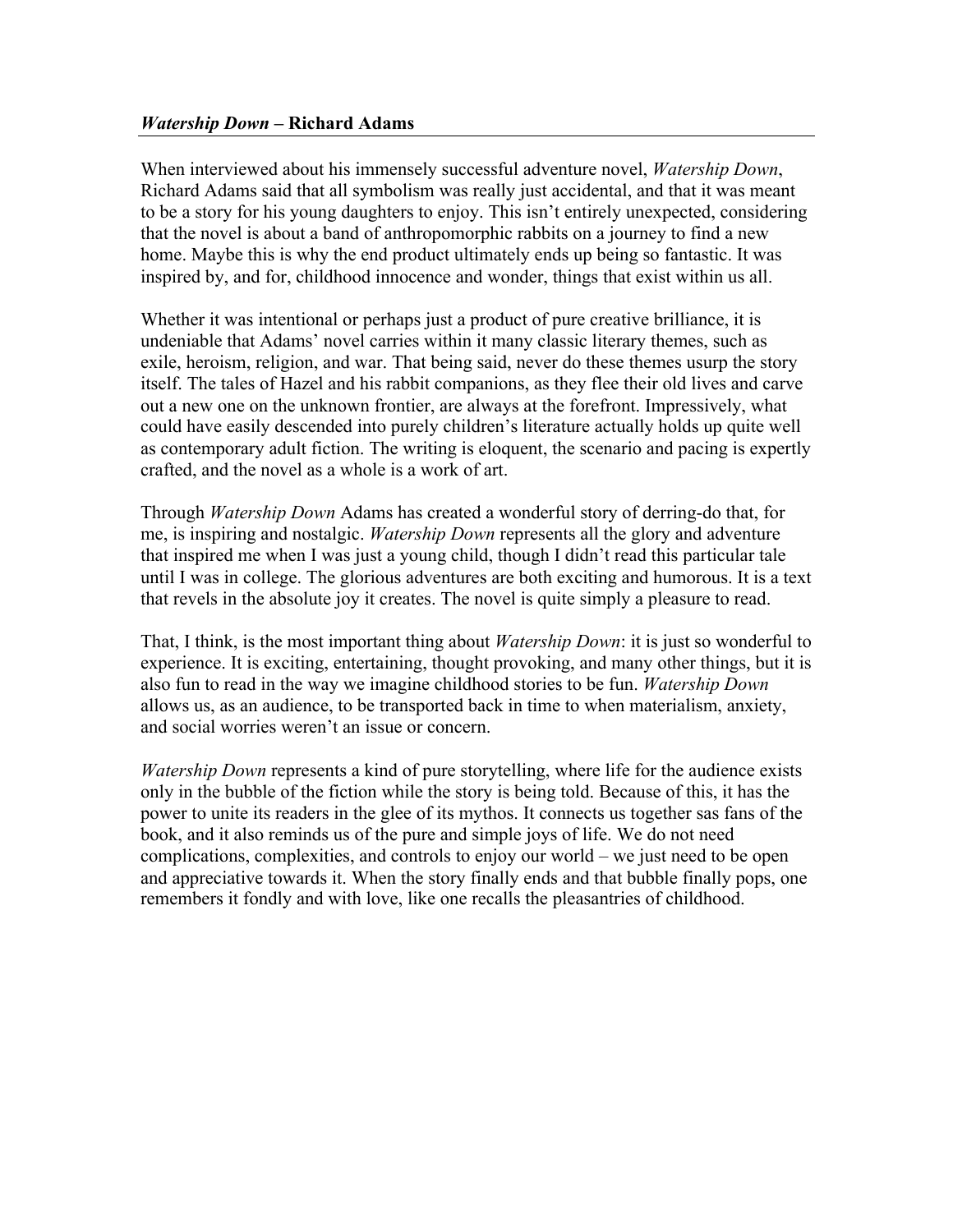## *What is the What* **– Dave Eggers**

To be completely honest, I never spent much time thinking about African cultures and conflicts before coming to college, but *What is the What* opened up a whole new world to me. It gave me a perspective and appreciation for other people, cultures, and environments that I rarely stopped to consider beforehand. I feel that this should be a goal of all great literature – to cause us to forget ourselves and to think beyond our own lives, if for but a moment.

The novel follows the story of one of the thousands of Lost Boys of Sudan and the trials they faced just trying to survive. I grew up in a small town in Maine – a town that was peaceful, comfortable, almost entirely white. *What is the What* describes childhoods experiences that are so extremely different from anything that I've ever experienced. Although this particular story is somewhat dated, millions of people are still going through a very similar conflict today.

I often deal with a lot of stress and anxiety in my own life. I openly admit that when I am not in control, or when things are not well scheduled, I feel worried and a bit overwhelmed. But the characters in this novel have no certainty or order to their lives at all. Their lives are drowned in chaos, where even the chance of living through the night is dubious at best. Since reading the text, I've done much more research into what's going on in African nations, and a lot of it is heartbreaking. Whenever I start to feel stress from my own problems, I try to think about what other people have to deal with every single day of their lives. That's when I realize how lucky I really have it.

Thankfully, *What is the What* is not all darkness and despair. Within the almost unbelievable tales of struggle are stories of comedy and hope. No matter what the characters are going through, the narrative eventually wraps back around to a lesson in determination, and such lessons are often quite funny too.

Life is a beautiful thing, even its messy parts. And without those messy parts, how would we know which experiences are truly wonderful? *What is the What* has not only given me a new interest in another culture, but it has also helped to show me how brilliant existence can be. That, I think, is the "what" – that life pushes us well past the brink of comfort, but it is mankind's potential for brilliance that inspires us to keep going and to keep having hope.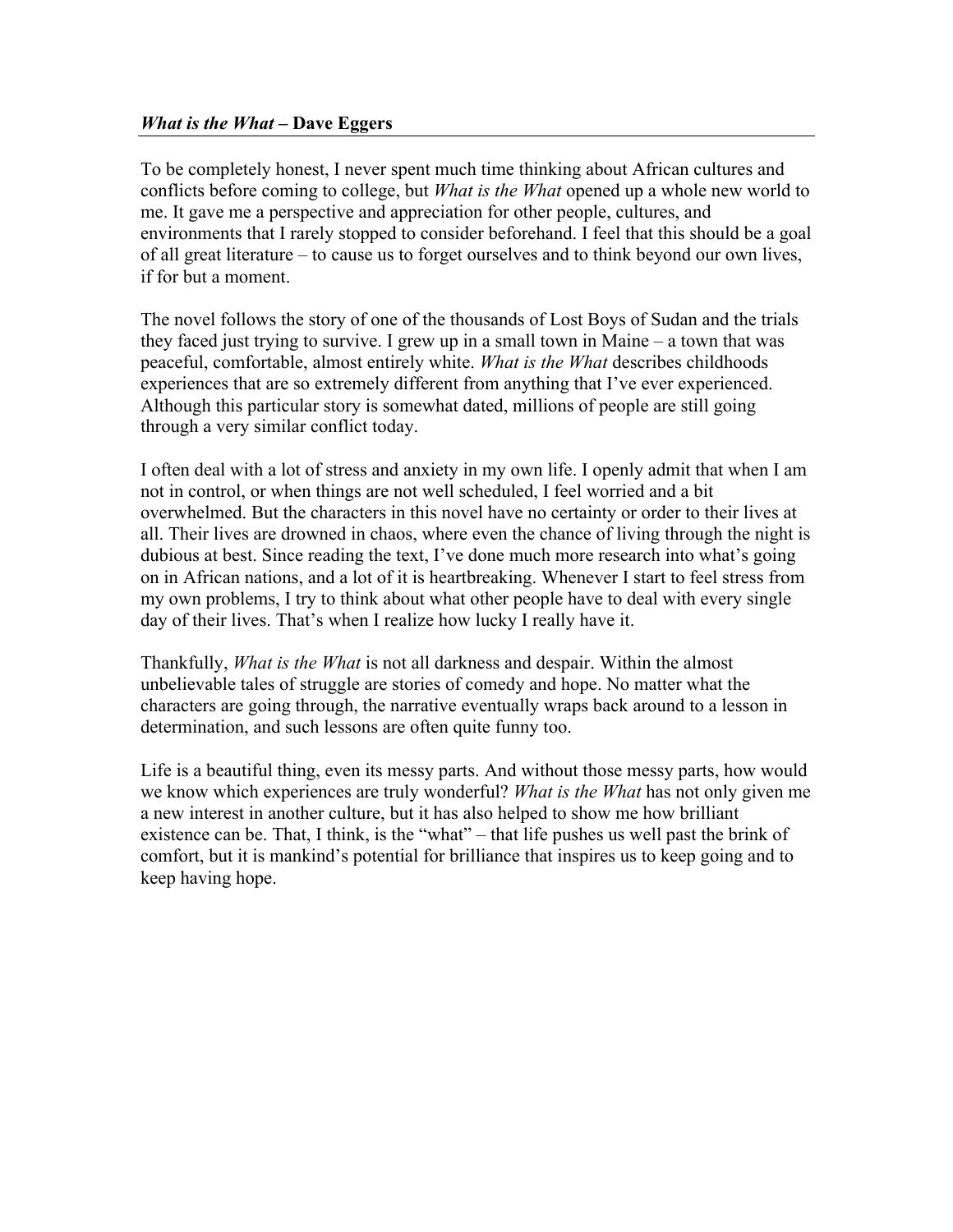## *The Glass Castle* – **Jeannette Walls**

*The Glass Castle* is an autobiographical novel that tells the life story of its author Jeannette Walls, as she and her siblings grow up in a constant state of flux and poverty living in western United States. Her family moved from town to town every year, because her parents were never responsible enough to hold down a job. Jeannette's father was an alcoholic, and her mother an enabler and a spoiled child at heart. Both of them had unrealistic impressions of reality. Rarely, if ever, did Jeannette know where her next meal was going to come from, where she was going to sleep that night, or what she was going to be able to wear for clothes the next day.

My partner gave me this book to read as a Christmas gift. She said it was the most important book to her that she had ever read (her own life being remarkably similar before coming to college). Within this novel, I found a tale that was heartbreakingly sad, but one that was also lined with the silver of life's humorous and loving moments. Jeannette's upbringing was undeniably filled with both love and tragedy, and the two in juxtaposition brought out the differences in each. Throughout this book, I not only felt compassion and sympathy towards the characters, but also toward the young woman I love and with whom I am spending my life.

*The Glass Castle*, like many of the other texts that are important to me, opened up my eyes to a new kind of life and a new perspective. I am extremely fortunate to have grown up in a family that loved and supported me. We never had to worry about food, clothes, or even just having a place to sleep at night. But many people do have these worries and concerns, and they face such problems daily. This novel has helped me to consider such people and to view them in a softer, more empathetic light. By expressing the human experience in such an artful manner, the novel connects us together through our mutual appreciation for love, life, and humor, regardless of where we might come from.

This world is a very beautiful and diverse place. The story of Jeannette Walls, though crushingly sad at times, is also very stunning. The novel shows that, like so many things, life exists in a balance. It is the sadness that gives humor value, and likewise it is the darkness that gives accomplishment worth. These things must exist together.

*The Glass Castle*, if anything, is a tale about life and the many unexpected, crazy, depressing, and wonderful things that can happen. It has helped me broaden my perspective of the world and the people who I love and hold dear. For that reason, I love this book.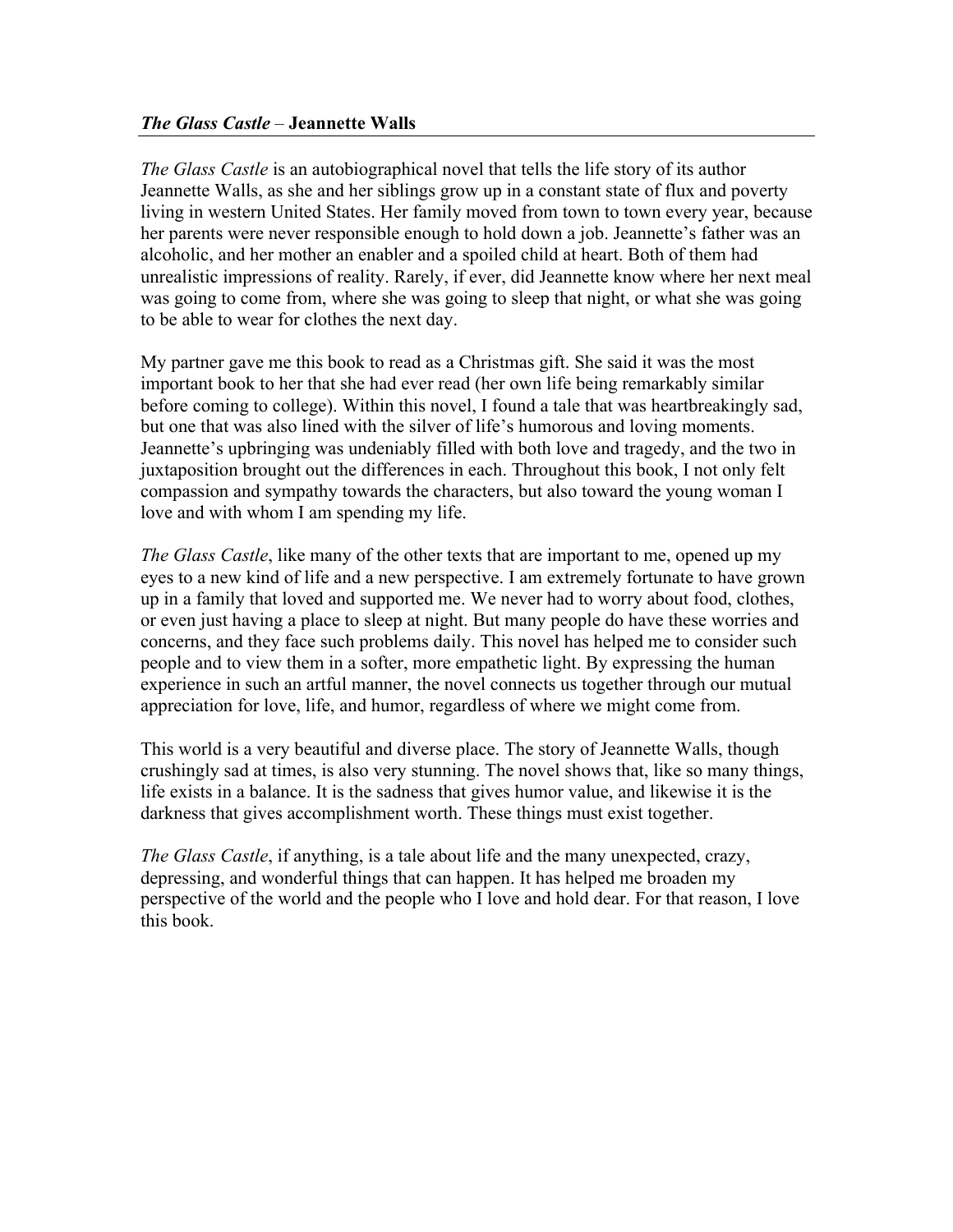## *Infinite Jest –* **David Foster Wallace**

*Infinite Jest*, like its author, is hard to pin down. Part science fiction espionage thriller, part family drama, and part tennis commentary, it is a monolith. The novel interweaves tales of redemption, failure, heartbreak, and love. It tells the stories of various characters' lives, which revolve around a murderously hypnotic videotape called "the infinite jest." There's also discussions on suicide, mental health, addiction, and advanced physics. Wallace is arguably my favorite author, and this immense work of art is his magnum opus – it is beautiful, funny, complex, and at times baffling. It is, in short, wonderful.

This novel provides an awe-inspiring look into geo-political conflicts, the entertainment industry, sports-culture, and the messy soul of the man who penned it. It perhaps also peers into our own hearts, or at least the hearts of those willing to confront the reality of who they are. Such an undertaking, like reading this text, is no easy task.

David Foster Wallace is a bit of an inspirational figure for me, which makes his death all the more tragic. Wallace's writing shows what human creativity is capable of. Whenever I try to write something, I think of this text and Wallace's other works. I try to think of how Wallace would approach the subject and how he would phrase his sentences. *Infinite Jest* is a novel to which many modern fiction works have been, and will be, compared. It has shown me what is possible in a novel. I will not pretend that I understood all aspects of this work when I finished it, but I can't deny that *Infinite Jest* is a case-study in literary genius.

*Infinite Jest* represents the level of excellence that a person can create, if they have enough skill and imagination. It breaks through genre conventions and exists as something utterly unique. Life, like this book, is not easily defined, and I believe that a novel, if it really wishes to approach the subject of life with all its mysticism and grandeur, must itself follow suit. That is why other novels can drown in their own complexities, whereas *Infinite Jest* excels. *Infinite Jest* is a closer expression of what reality is like, with all its absurdities and endless footnotes, than most other dramatic novels that I've read.

This is a book that helped to connect me with some very relatable characters, provided valuable insights into the human condition, and illustrated what people are capable of accomplishing. *Infinite Jest* is an important book, for both me and the literary world. It is a massive tome of a novel that comes as close to expressing the many intricacies, beauties, and tragedies that can exist in a family as any book that I've ever read, and for that alone it deserves recognition.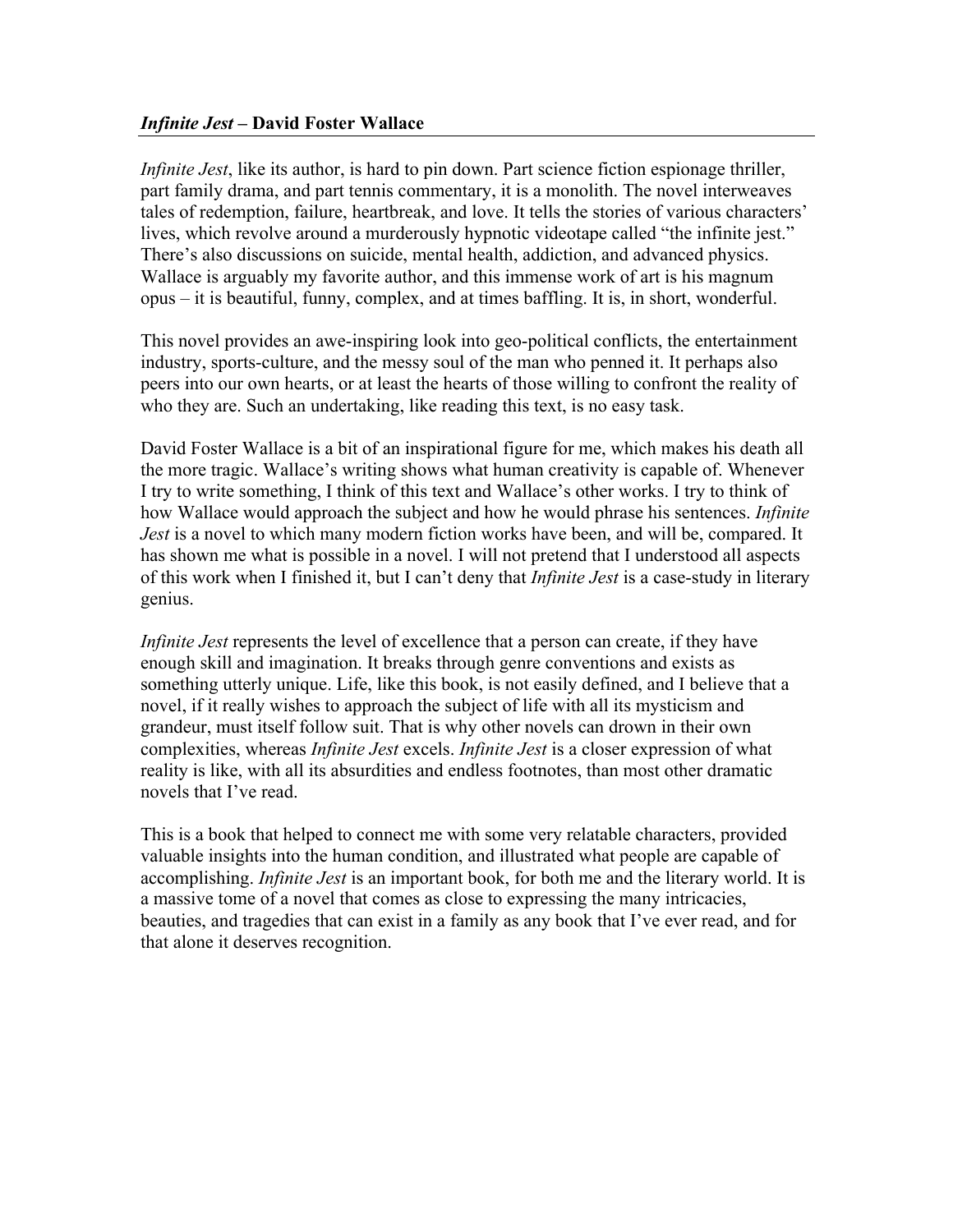## **WTF with Marc Maron**

*WTF with Marc Maron* is a podcast (essentially a radio show on the internet) that usually airs weekly episodes. In each episode comedian Marc Maron interviews a person of interest. Guests have ranged from doctors, to actors, to comics. What makes this show so interesting, and so important to me, is Marc's unabashed humility and self-awareness.

Marc Maron is a recovering addict. He is also a person dealing with many personal difficulties, such as anxiety and depression. The latter are problems I can relate to. He's also extraordinarily funny and is easily my favorite comedian. I too have struggled with anxiety and insecurity for much of my life, and it is extremely comforting to hear someone else discuss the same problems and viewpoints in such an open (and funny) manner. Marc truly pours his heart out and opens up his soul on his show. He makes himself incredibly vulnerable, and I deeply admire that. I wish that I could be so honest and open with myself.

Like the other texts being discussed here, Marc's show illustrates the truth behind the human condition. His own monologues can be hilarious and heart wrenching, and the stories his guests tell can range in topics from domestic abuse and drug addiction to the most innocent discussion on family pets. The world we live in is not an orderly place. Rather, as *The Dao* and others point out, it is a messy one filled with all kinds of people and experiences. It is this great, wonderful mess that gives our lives value and worth. All kinds of people have come through *WTF*, and the collective stories and moments that they've shared illustrate the vast complexities and interworking that occur even in a single lifetime.

Marc Maron's stories and interviews are impressive to say the least. But they have also helped me to feel connected to a person who I consider to be a part of my life (even though that relationship obviously isn't reciprocal). His shows have inspired me, and he has expanded my interests in ways that wouldn't have been possible without his show. *WTF with Marc Maron* has helped me laugh when I needed it most. It has also given me new insights and perspectives into how I view the world, the other people in it, and even myself. The range of guests that have been on the show is staggering, and it has helped expose me to a diverse set of people that I would never have encountered otherwise. And for all that, this radio show is something that I hold near and dear to my heart.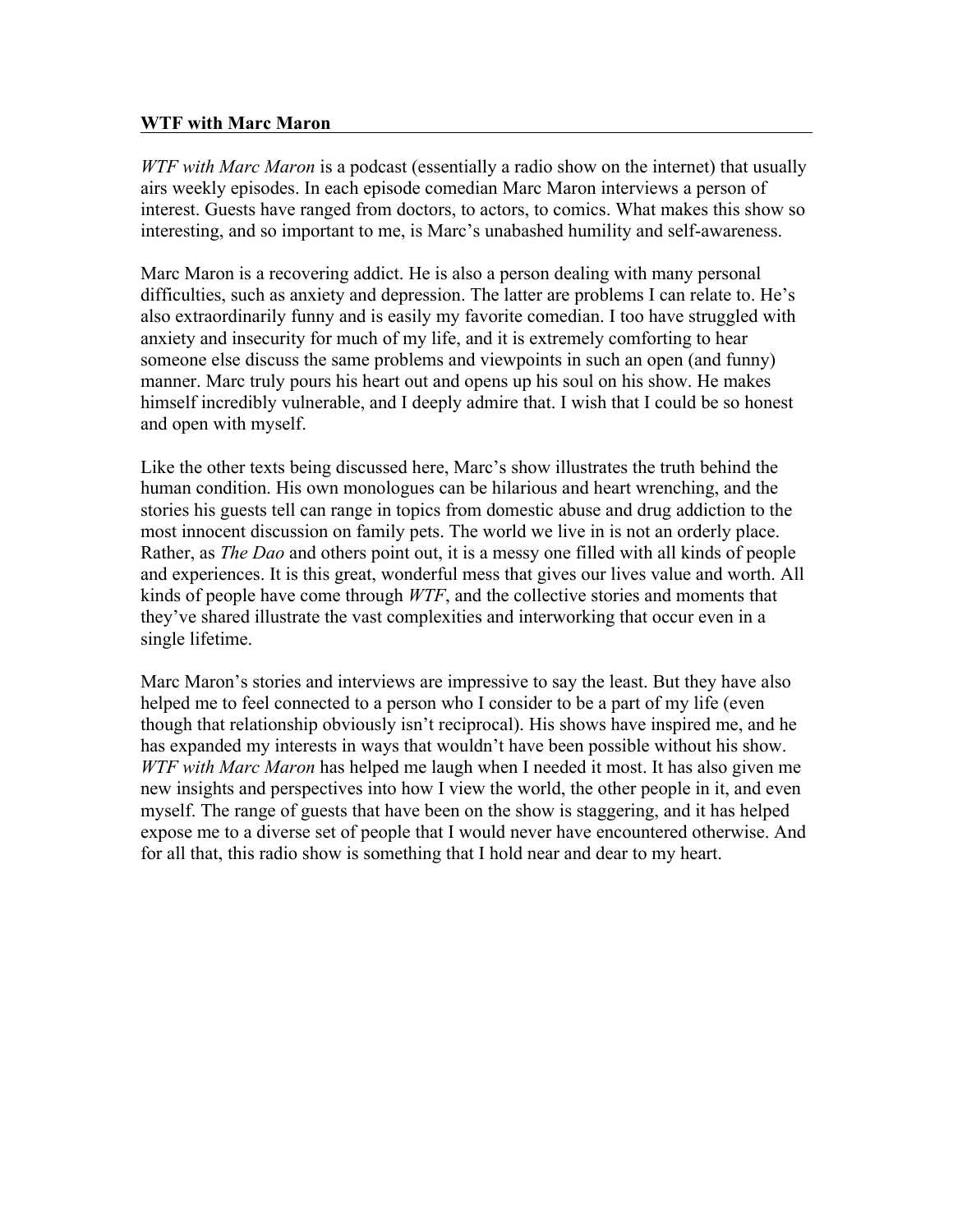## *The God Delusion –* **Richard Dawkins**

*The God Delusion*, by Richard Dawkins, is a discussion of some the fallacies common in modern religion. Through his text, Dawkins makes the argument that, from a logical standpoint, atheism – or at least agnosticism – is the only logical spiritual position to have. This book did not convert me to atheism entirely, but it did help me with the final push. This new opinion on faith has been extremely comforting for me.

When I embraced atheism, I felt almost immediately at peace. During my early childhood, religion-inspired nightmares – terrible images of hellfire and eternal damnation – haunted my nights. But after abandoning religion and confirming myself as an atheist, I feel none of that prior worry or stress. I feel relieved, relaxed, and content. Most importantly, I feel happy.

I have found that the world actually seems more beautiful now than it ever did before. When you remove all notions of superstitious influence or worry from the world, you begin to better appreciate how wonderful and fantastic all the nuances, coincidences, and complexities of existence truly are. The fact that I am here right now, alive and well, is truly marvelous. It also reminds me that this life is all there is. This thought encourages me to try to make every day count and to spend as little time being unhappy as possible. I want to try to experience as much love and kindness as I can during my time here.

I used to constantly stress and worry about what I was doing and whether it was "what was I meant to do." How would God view my actions? Now I don't worry about such things. I know that I am not "meant" to do anything. Dawkins' *The God Delusion* argues that there is no grand being coordinating my actions with some omnipotent strategy. It's just me, and us, and everyone else in this world acting and working together. Such a realization has made me feel more connected to the people around me and more appreciative of life in general.

Of course, this position also has serious implications: we live and die together on this planet on our own. It is up to us to appreciate each other, to learn about our alternative and even opposing cultures, and to embrace those differences and the beauties inherent within them. We cannot shut out other ideas about our world as wrong, heretical, or evil simply because they are different from our own. We must consider all thought at length and see the merit and value of each perspective, even if it is difficult to do so. We must live by reason and logic, not by blind faith.

After discarding the misconceptions and religious doubts that were once placed in my mind, I feel so much more content. I can enjoy life free of religious guilt and pursue happiness for happiness' sake. Life is a glorious thing, and I'm so glad I get to appreciate it now for what it really is.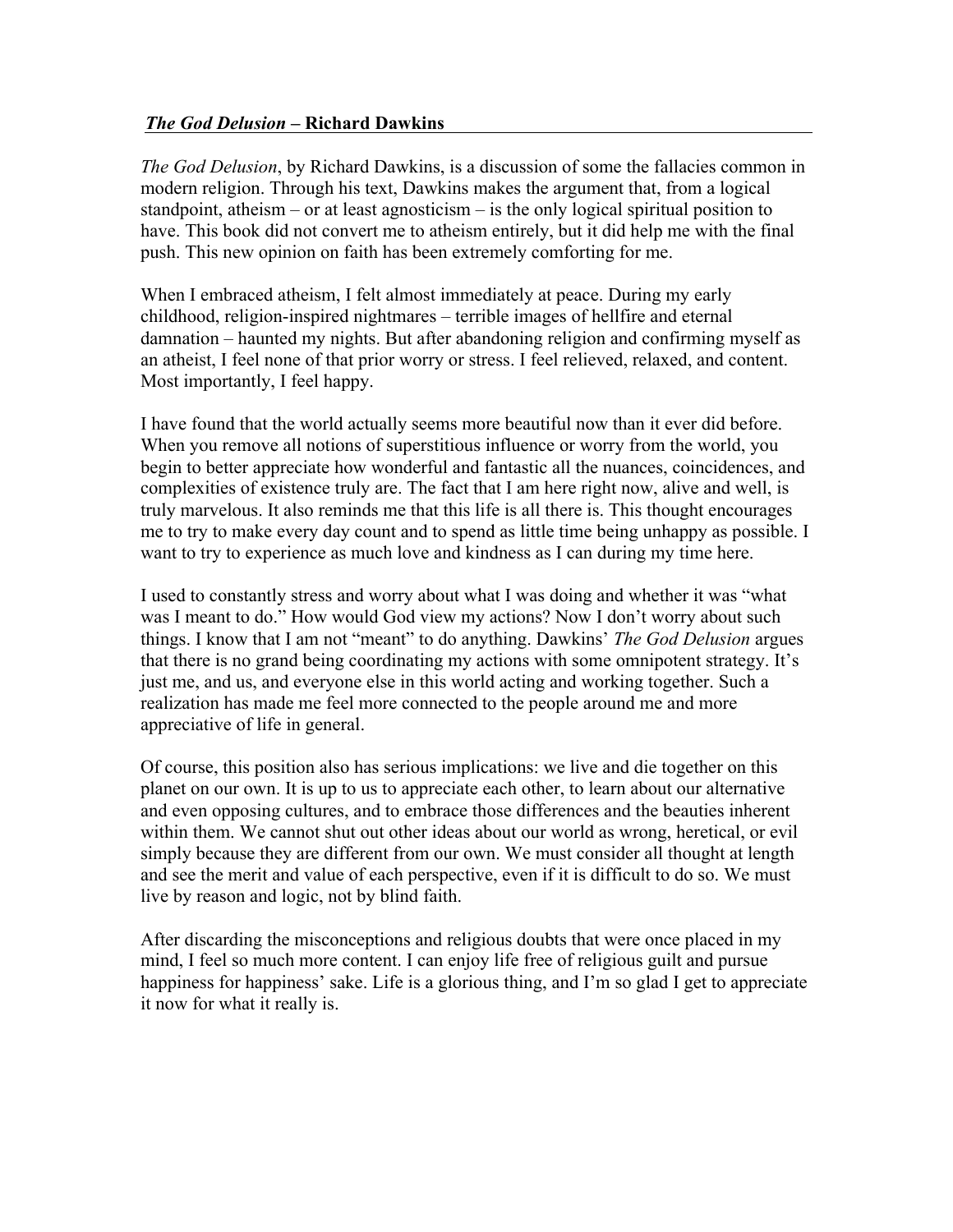#### *Cosmos – Carl Sagan*

Astronomy, though I possess very little formal knowledge on the subject, is immensely fascinating to me, and it is my favorite of the scientific studies. Questions that revolve around our planets and our place in the universe are not just interesting quandaries – they're studies into our very existence. Our humanly place in the universe is scarily small. We are truly just one tiny part of a bigger, grander, more beautiful reality. To study and understand that is not only rewarding, but also exhilarating.

Carl Sagan's *Cosmos*, a text accompanied by a television series (and later rebooted by Neil Degrasse Tyson), represents an awe-inspiring work of scientific writing. In a fairly short text, Sagan takes his readers from the dawn of creation through the successes of mankind and even questions our own nearly infinitesimal place in the universe. Sagan's simple, yet eloquent, prose is accompanied by quality photos and paintings, which add a visual element to this cosmic discussion.

*Cosmos* (both the text and its accompanying material) is a beautiful creation. It provides a gateway into understanding our species – and our planet's – role in the greater space of existence. To me, the work is immensely important. The word "Cosmos" has its roots in the word "order". That our own cosmos has gone through so much chaos and coincidence to reach this exact somewhat orderly moment is truly astounding.

*The Dao* describes the underlying currents and natures of the world as "The Way" and likens it to a dark, convoluted, messy network of related forces. In light of modern science, though, I think this dark mess could just as easily be the grand mixture of stars, planets, and galaxies that are floating in harmony within the echoes of the universe. All life as we know it is born of star-stuff. We are connected to our universe on an existential level.

Sagan's work isn't just an introductory astronomy text – it is a revelatory piece of literature that unites all of us; all human beings exist together on this planet and within the cosmos. Human beings are quite small things really, and our lives are very short. But within those lives we have the potential to experience fantastic things and to imagine and create brilliant works of art. *Cosmos* doesn't show us how fleeting or insignificant our lives our – it illustrates how grand they are. We are born of the stuff of stars, and the great oceanic space that surrounds us also unifies us together in this life. No matter how short our time upon Earth may be, we are connected through our common history, through our potential for brilliance, and through our very matter. Once I accepted these facts, I realized that no one truly walks alone into the dark. We are in this life together, through the good and the bad, through the light and the dark.